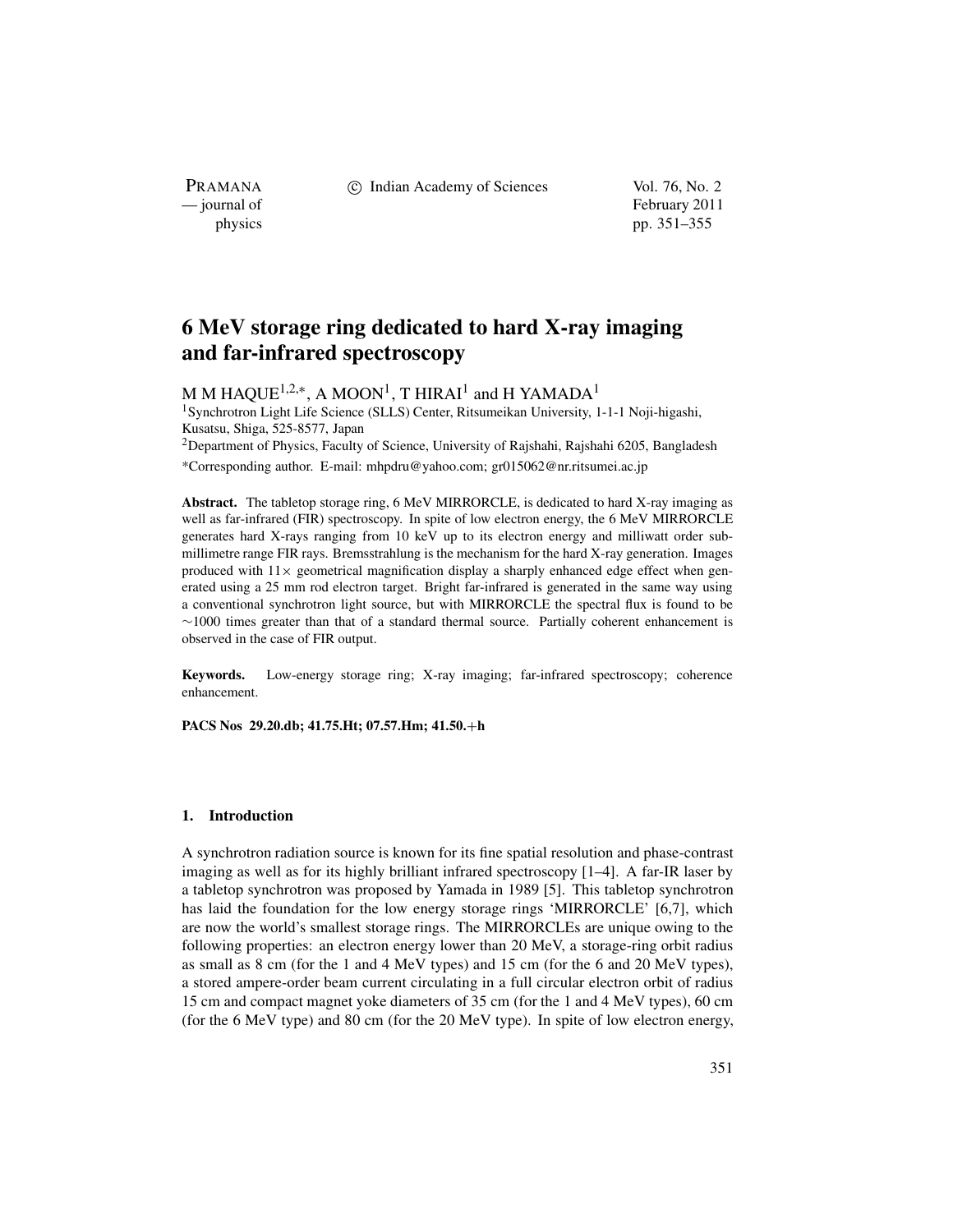# *M M Haque et al*

the MIRRORCLE generates hard X-rays ranging from 10 keV up to its electron energy, milliwatt order and sub-millimetre range far-infrared (FIR) rays and 0.1 W order extreme ultraviolet (EUV) and soft X-rays.

A target in the circulating electrons produces X-rays by the method of bremsstrahlung. The X-ray spectral distribution in the low-energy region can be tuned by changing the material and the thickness of the target. It is demonstrated that 6 MeV MIRRORCLE provides tremendous improvement in medical imaging capability. It is inherently suitable for hard X-ray imaging because of its magnified projection X-ray imaging, micrometresize X-ray source point, wide radiation emission angle, X-ray spectrum ranging from 10 keV to 6 MeV, natural refraction contrast imaging and high flux output. We have already observed  $11\times$  magnified images with millimetre size targets. Our next goal will be  $100 \times$  to  $1000 \times$  magnification with a sub-micrometre target.

Bright far-infrared is generated in the same way as by a conventional synchrotron light source, but with MIRRORCLE the spectral flux is found to be ∼1000 times greater than that of a standard thermal source. A circular mirror around the electron orbit collects and accumulates infrared synchrotron radiation. For this reason it is also known as photon storage ring (PhSR) [5]. MIRRORCLE FIR beamline is equipped with a Michelson-type FTIR for covering a spectral range of 10–7800 cm−1. Due to a large beam current, PhSRmirror system, a large dynamic aperture and small ring energy, it can deliver a bright flux of photons in the FIR*/*THz region.

### **2. Experimental results and discussion**

### 2.1 *Medical diagnosis*

We have observed magnified X-ray imaging of a 25 cm thick human chest phantom, consisting of a human lung, ribs and a number of knots imitating a tumour made of urethane of diameter 8 mm. The target was a 25 mm diameter, 0.5 mm thick Cu rod placed in the beam direction. Figure 1 indicates a simple experimental set-up of this observation. The source point, specimen and imaging device are aligned. The distances between the X-ray source point and the sample  $(L1)$  and the sample and the imaging device  $(L2)$  are adjustable from 0.25 m to 5 m (room size limit). The magnification can easily be changed by changing the ratio L1*/*L2 from 1 to 12. The imaging plate (Fuji Film, model FCR-XG1) has a pixel size of 150 mm.

Figure 2a represents the contacted image, figure 2b the  $5\times$  magnified image and figure 2c the  $11 \times$  magnified image. The X-ray source–specimen distance L1 was set at 0.45 m for the  $11 \times$  magnification. The knots, ribs and a number of vessels are clearly seen. The characteristics of a refraction contrast image are clearly shown at the bone and tumour edges. Vessels are soft tissues but are visible because of the phase contrast. In a conventional X-ray tube for medical use, it is impossible to distinguish the tumour in the precise shape. An  $11 \times$  magnification is impossible using a conventional X-ray tube because of increased penumbral blur caused by the millimetre-order target. A millimetresize tumour should be clearly visible because the 8 mm knots in figures 2b and 2c are identifiable by their shape. Magnified imaging has been previously available only for small and thin objects [8,9], but the magnified imaging of large objects, e.g. humans,

352 *Pramana – J. Phys.,* **Vol. 76, No. 2**, **February 2011**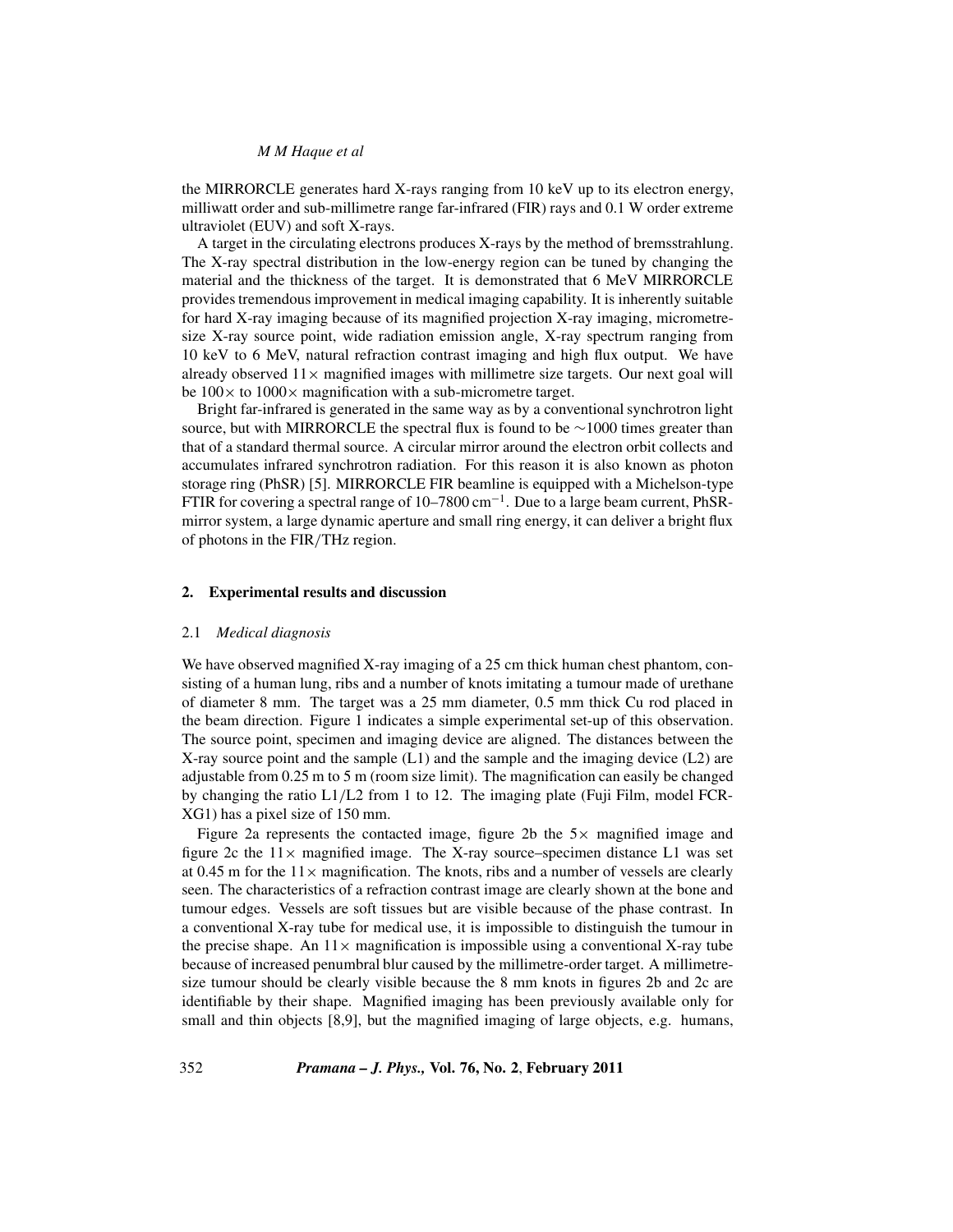*Hard X-ray imaging and far-infrared spectroscopy*



Figure 1. Experimental arrangement for the magnified X-ray imaging. The magnification rate is determined by L1 (the distance between the X-ray source and the sample) and L2 (the distance between the specimen and the detector).

has become practical with MIRRORCLE. Magnified phase contrast is the key to this fine imaging.

# 2.2 *Absolute photon flux*

We obtained the absolute spectral photon flux of MIRRORCLE using a reference photon source. The reference source was a 1500 K black-body internal source of FTIR. The measured photon flux of MIRRORCLE was almost 1000 times higher than that of the thermal source at the FIR*/*THz region (figure 3). The photon flux measured in the present work was also compared with that of other FIR beamlines at different SR sources, and it was observed that the photon flux of MIRRORCLE in the THz region is comparable with



**Figure 2.** Medical diagnosis of a chest phantom recorded using MIRRORCLE-6X: (**a**) contacted X-ray image, (**b**)  $5 \times$  magnified X-ray image and (**c**)  $11 \times$  magnified X-ray image.

*Pramana – J. Phys.,* **Vol. 76, No. 2**, **February 2011** 353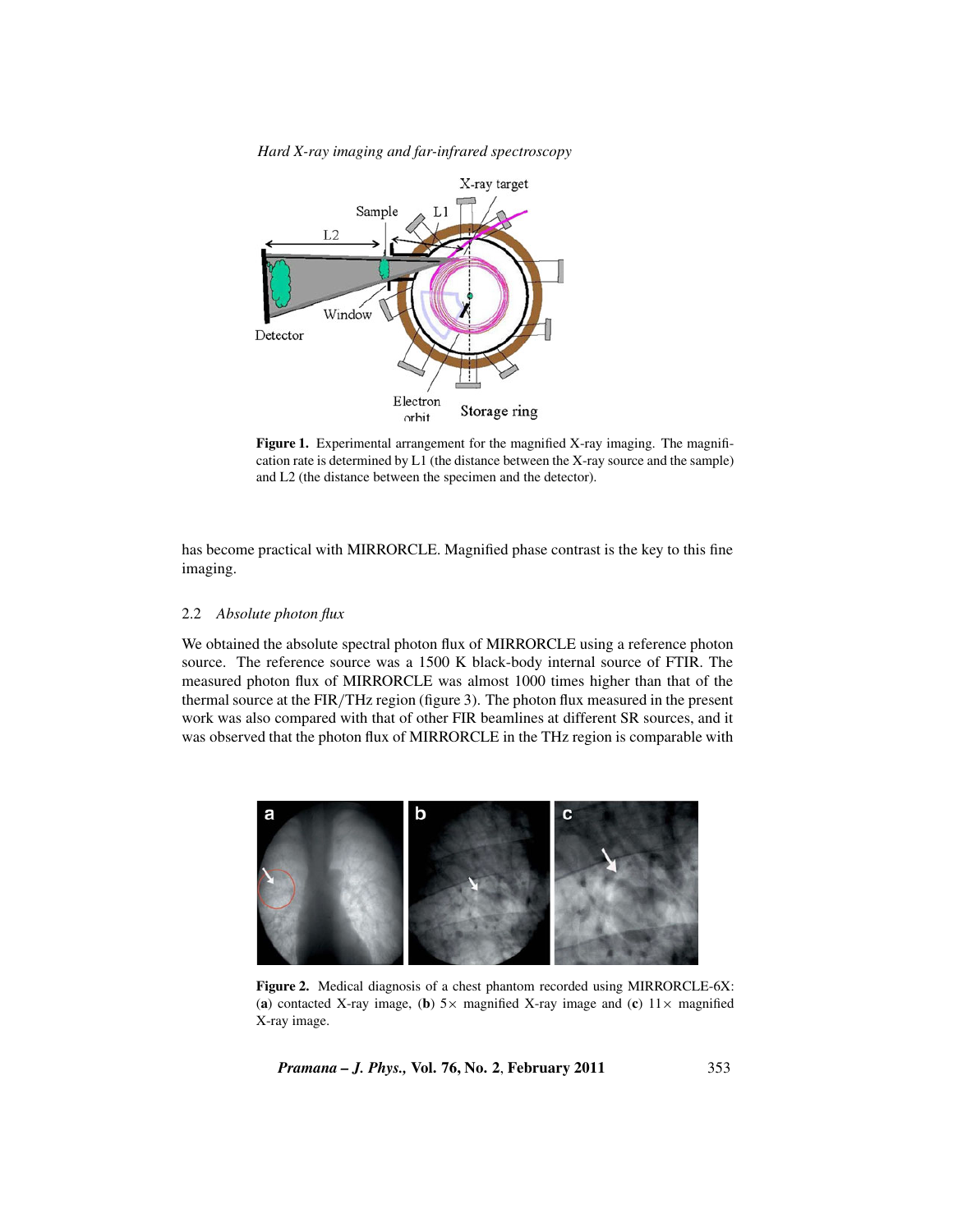*M M Haque et al*



Figure 3. Spectral photon flux from MIRRORCLE and a typical thermal source (a black-body at 1500 K). The synchrotron radiation provides a much higher flux than that of the thermal source in the FIR*/*THz region.

that of UVSOR-II [10] and NSLS [11] sources. We conclude that this is due to the wide acceptance angle and the high beam current of MIRRORCLE.

# 2.3 *PhSR FIR output*

The FIR intensity was measured using a cooled Si bolometer with and without PhSR. FIR intensity measured without the PhSR was simply linear with *I*, where *I* is the injector beam current, but for the case with PhSR it was proportional to  $I^{1.8}$  (figure 4). This superlinearity indicates the highly coherent nature of the PhSR FIR radiation. There are two reasons for this partially coherent phenomenon. First, due to circular mirror, interference effects of stored SR photons and the electron beam should appear. Secondly, due to very



**Figure 4.** Beam current *I* dependence of FIR intensity. The dependence is  $I^{1.8}$  with the PhSR circular mirror indicating highly coherent nature of PhSR FIR radiation.

354 *Pramana – J. Phys.,* **Vol. 76, No. 2**, **February 2011**